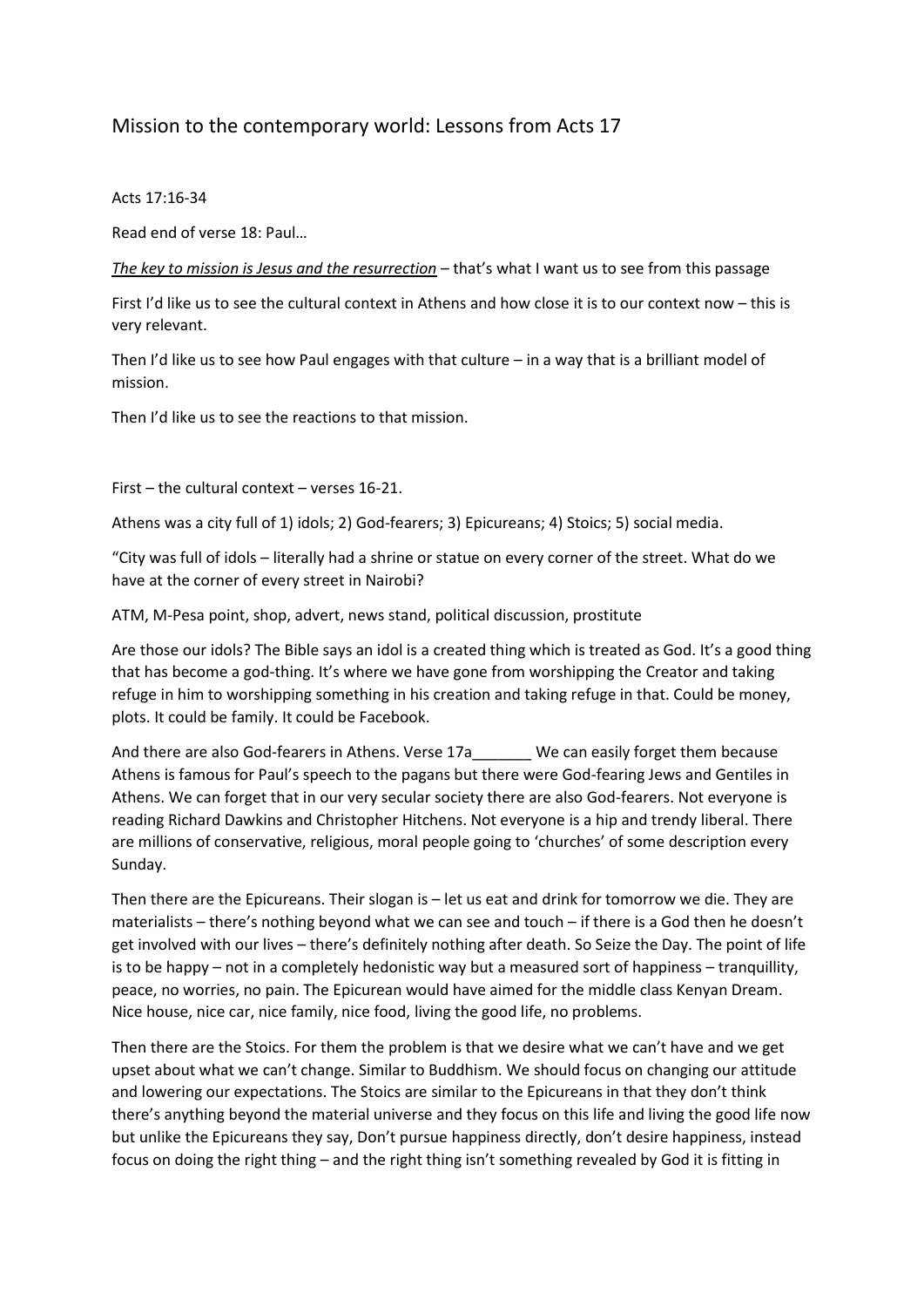with society and going with the flow of nature – a bit like Chinese Taoism or modern humanism. The Stoics today would probably be extremely concerned about working towards a better society.

Then you've got this wonderful cultural summary in verse 21

Doesn't that perfectly sum up our social media world? It's checking your phone for the new political comments, the top stories, what's trending. That's what the Athenians were doing – Tweeting, Facebooking, reposting, sharing.

Isn't this so relevant? And what is missing from all of this? Jesus and the Resurrection. Whether it's the Epicureans or the Stoics or the God-fearers – they don't have Jesus – you read their tweets and timelines and there is nothing about Jesus and definitely nothing about the resurrection – it is just about me and this life.

So when Paul starts talking about Jesus and the resurrection – they say – this is New! We've never heard of anything like this. Increasingly that's what the West and even East Africa is like – many people have heard nothing of Jesus and even less of the resurrection.

So what should our response be if we are believers?

- 1) Greatly troubled v16\_\_\_\_\_\_ Very interesting. Paul wasn't going round the great city of Athens taking selfies or enjoying a coffee and soaking in the atmosphere. He was getting more and more distressed. Thing is that Athens was a nice city – beautiful city – with nice people, religious people, intelligent people, nice middle class Epicureans, good seriousminded Stoics. But Paul is greatly saddened and angered… by the idolatry – not by poverty or by injustice – those things should make us sad and angry – but it was the idolatry that grieved him – are we grieved and troubled when we look at a nice, prosperous city which is full of people taking refuge in idols? A few months ago in Nairobi a 6-storey block of flats collapsed in heavy rains because it was built badly, illegally, corruptly. Lot of people died. Probably many buildings like that which could collapse next time there is flooding. Makes me sad and angry. But idols are like badly built tower blocks that people take refuge in; they are death traps, waiting to fall. I should be deeply troubled when I see a whole city full of people living in death traps. That is the emotional force behind Paul's mission.
- 2) Get the Bible open with God-fearers  $v17a$  \_\_\_\_\_\_\_\_ 'reasoned' = same word as in v2\_\_\_\_\_ - Paul always goes first for the synagogue and the people who know something of the Scriptures and he opens the Bible with them and he reasons with them – he says – look, do you see what it says here about the Messiah, do you see what it says about him dying and rising from the dead? There's a great video on YouTube called '[The Forbidden Chapter in](https://www.youtube.com/watch?v=cGz9BVJ_k6s)  [the Hebrew Bible](https://www.youtube.com/watch?v=cGz9BVJ_k6s)' – and it has a Jewish Christian going around Jerusalem talking to other Jews and just opening Isaiah 53 with them and saying what does it say? Who do you think it's talking about? It's brilliant. I think that is exactly what Paul was doing.
- 3) Get into the market place v17b  $\qquad$  Paul didn't wait for people to come to church he went to them where they were – [Where are people talking about serious issues?] and what did he talk about? V18 - The Greek word for Resurrection is Anastasia – he was talking about Jesus and Anastasia so much people overhearing thought he was talking about two new gods. Notice – Paul doesn't come in with lots of clever philosophy to shoot down their clever philosophy. He comes in with Jesus, Jesus, Jesus – the foolish sounding message of a crucified and risen man.

And the following verses  $-22-31 -$  give us an example of how he preached Jesus and the resurrection to pagans.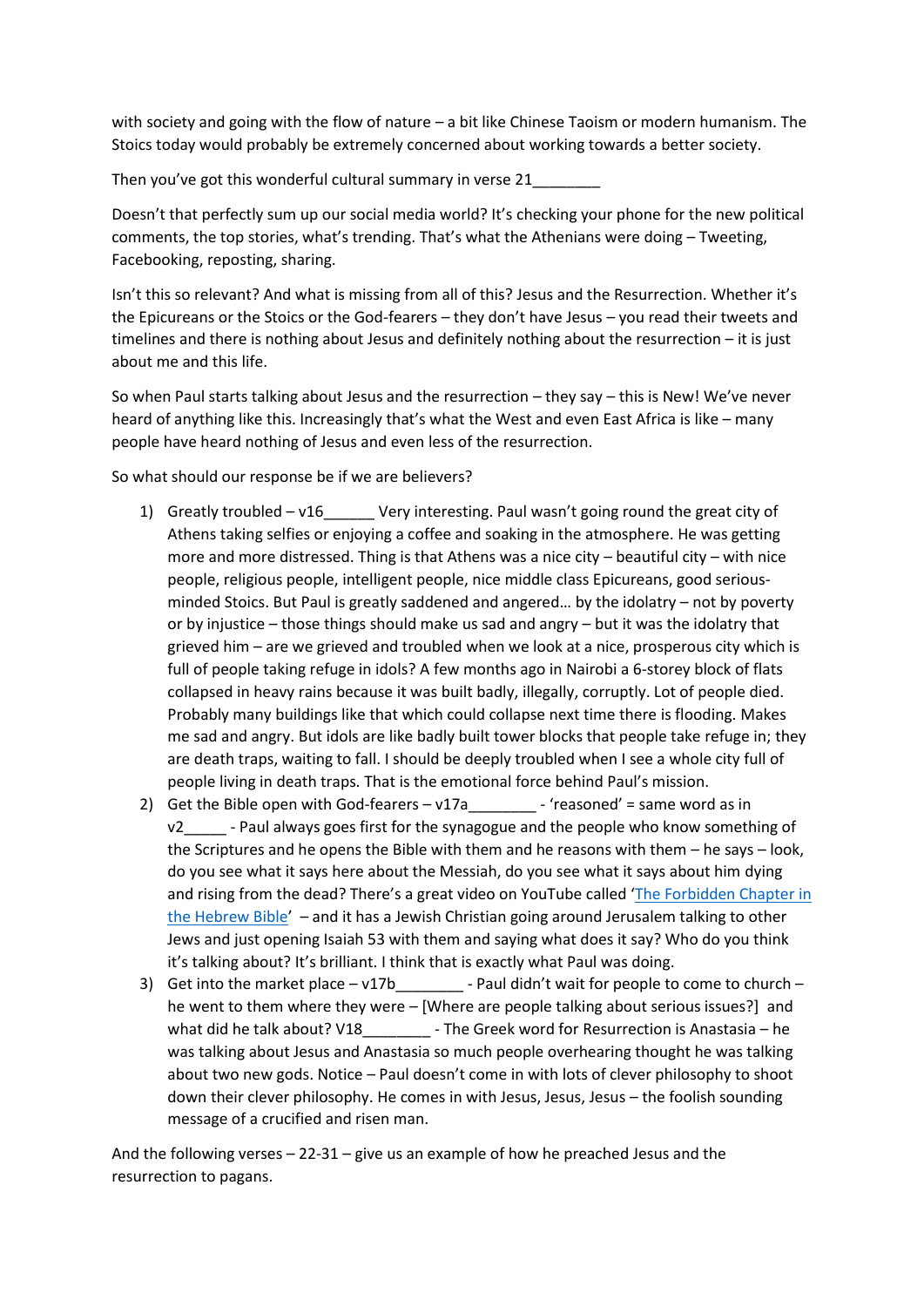So this is a non-Christian context almost exactly the same as ours and we're given an example of how Paul engages with that culture.

Verse 22  $\qquad \qquad$  said" – notice he engages by speaking – not by art or dance or picking up litter – good as all those things are – he's only going to be able to communicate the gospel by speaking.

What does he speak about – basically 0, 1, 2, 3

- Zero they start from
- One true God
- Two men

**.** 

Three days

Zero they start from  $-$  the zero knowledge and zero hope they have  $-$  verse 22-23

Sometimes people say that Paul is building on what they know – but really this is about what they *don't* know – that's the point – it is the altar to the UNKNOWN God – they don't know him – in building this altar they are admitting their ignorance, they are confessing their confusion and hopelessness.

As he continues his speech Paul brings out the things they have got wrong about God – he is not anything like you thought, he's not like any of your idols. When he talks of them in verse 27 – 'reaching out' or 'feeling around for' – it's the word for blind men groping about in the dark – picture of hopelessness. And he finishes in verse 30 by talking about their 'ignorance' and that they need to Repent – that is a complete change of mind – a 180 degree turn around – you're going the wrong way down the motorway and you need to do a U-turn.

So Paul's approach is not to move people from known to unknown – it is to move people from unknown (from zero) to something completely different. He is not a motivational speaker saying – you're great, you can do it. He is saying your starting point is powerless and blind – but there is one who can open eyes and raise the dead.

Brings us to One – One true and living God – verse 24-25. He says, you've got God completely wrong.

Greek mythology – lots of gods involved in creation – fighting, having affairs, creating different bits, mayhem. Paul says – No – there was one God who made the heavens and the earth.

We don't serve him; he serves us. He doesn't live in houses we make; we live in him – Verse 28 The's pointing out the contradictions in their own philosophy.<sup>1</sup> Even your own poets and philosophers sometimes admit that God must be our creator and yet in your religious practice you reverse that and make God in your own image. V29

One of the things we tell the apprentices at iServe Africa is, "Don't think it is obvious who God is. Don't assume that when someone says, "God" they mean the same as you or the same as the Bible. What the one true God is like is not obvious. Most people think he is like the god who turned up in a Simpsons episode – huge grumpy giant with a white beard. The true God is the giver – the giver of life and breath and everything. He is not the distant god of deism – he is intimately involved in every breath you take. Without him we are dead. To be with him is eternal life.

And then Paul tells the story of two men. The first Adam and the second Adam. Verse 26

<sup>1</sup> For more on the idea of remnantal revelation and subversive fulfilment see Dan Strange, *Their Rock is Not Like Our Rock*.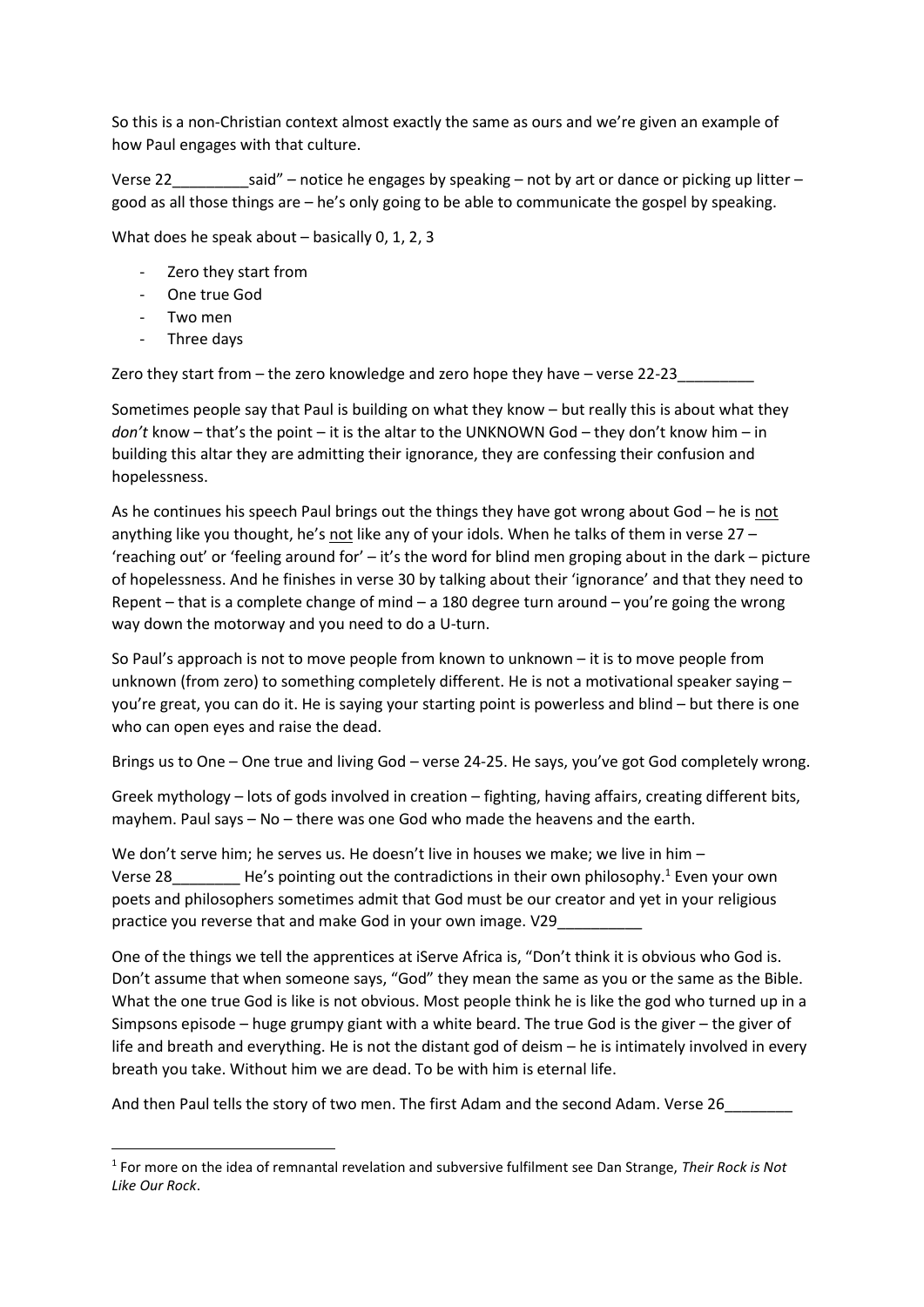This is a complete kick in the teeth to racism. There is only one race. There are different ethnicities, different nations – but there is only one race. We are all the same. That's so important. But the flip side of that truth is that we are all in the same problem. We can't point at ISIS or serial killers and call them monsters as if they are a completely different species. We can't divide society into the decent people and the criminals. We are all children of Adam, we all have the same human nature, we are all dysfunctional, all evil at heart, all capable of worst depravity, all by nature children of wrath.

But then there is a second man  $-$  v31

The first man took the whole creation down into death, the second man is the resurrection man, bringing in the new creation.

The first man brought us into a world of evil and injustice liable to judgment. The second man *is* The Judge who will sort out all evil and injustice.

I wonder how often we think of Jesus as the judge. It's very good news and very scary news. It's very good news because that is what our world needs so desperately. You see the wars and mayhem and torture and corruption and injustice and evil and darkness – and we need a judge who will judge with justice and deal with all of it once and for all.

But it's very scary news because none of us can stand in that judgment. There will be no excuses. We will be judged by a man. We'll not be able to say to our judge, we're only human, you don't know the pressure I was under, you don't know how it felt – our judge is a man, tested in every way as we are, yet without sin. He has been there, he does know how it feels, he knows all the mitigating factors but even in all that he knows that it is what comes out of our hearts which produces sin and must be punished. On that day every mouth will be shut because we'll know that this is just justice.

Which brings us to the 3 days – the 3 time horizons – verse 30-31

There is a past day – which was the day of darkness, ignorance – turn away from that, forget that day – don't cling onto it as the good old days, but also don't despair and think that what you did then is too bad to be forgiven.

There is the now day  $-$  today  $-$  the day of salvation, the day of proclamation  $-$  the day when people of all nations are commanded – not invited or suggested – *commanded* to repent – turn to Christ now, while there's still time. Stop taking refuge in idols and take refuge in Christ himself – because there's a storm coming –and that's the third day:

V31  $\blacksquare$  - the day of judgment. The day when all the dead will be raised – everyone – everyone who has ever lived, everyone you've ever known or seen – the celebrities, the nobodies – everyone will stand before the Jesus the Judge and the books will be open with everything you've ever done and said and through. And the only way you don't go into the lake of fire is if your name is written in the book of the Lamb who has been slain, who has gone through the fire instead of you.

- $Zero is$  where we start
- One true God
- Two men
- Three days

Don't worry about remembering that – the important thing to see here is that Paul is engaging with culture by telling the Bible story – from Adam to the second Adam, from creation to new creation. It